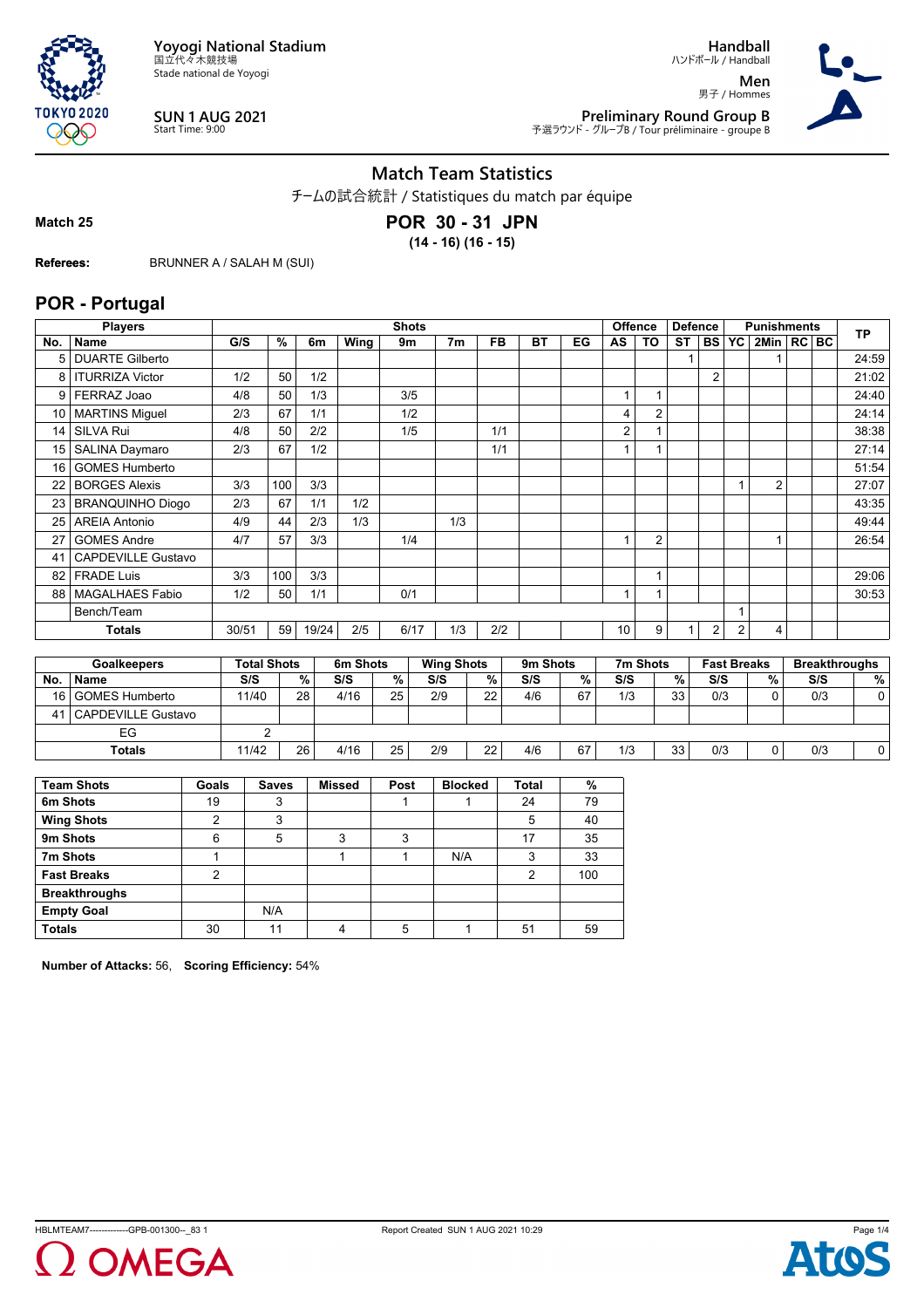

Stade national de Yoyogi

**SUN 1 AUG 2021** Start Time: 9:00

# **Match Team Statistics**

チームの試合統計 / Statistiques du match par équipe

**Match 25**

**TOKYO 2020** 999

**POR 30 - 31 JPN**

**(14 - 16) (16 - 15)**

**Referees:** BRUNNER A / SALAH M (SUI)

# **POR - Portugal**

| <b>Players</b>  |                       |     |            |              |                |                            |            |           |                      |              |     | <b>Shots Distribution</b> |                 |                          |     |                |     |                |                                     |            |
|-----------------|-----------------------|-----|------------|--------------|----------------|----------------------------|------------|-----------|----------------------|--------------|-----|---------------------------|-----------------|--------------------------|-----|----------------|-----|----------------|-------------------------------------|------------|
| Goals / Shots   | 5 DUARTE G            |     |            | 8 ITURRIZA V |                |                            | 9 FERRAZ J |           |                      | 10 MARTINS M |     | 14 SILVA R                |                 |                          |     | 15 SALINA D    |     | 16 GOMES H     |                                     |            |
|                 |                       |     |            |              |                | 1/1                        | 0/2        | 1/1       |                      | 1/1          |     |                           |                 | 2/2                      | 1/1 |                |     |                |                                     |            |
|                 |                       |     |            | 0/1          | 1/1            |                            |            |           |                      |              |     |                           | 0/1             | 1/1                      |     |                |     |                |                                     |            |
|                 |                       |     |            |              |                | 1/1                        |            | 1/1       |                      |              | 1/1 | 1/1                       |                 |                          |     |                | 1/1 |                |                                     |            |
|                 |                       |     |            |              |                | 1-Missed                   |            | 1-Blocked |                      | 1-Post       |     | 2-Missed 1-Post           |                 |                          |     | 1-Post         |     |                |                                     |            |
|                 | 22 BORGES A           |     |            |              |                | 23 BRANQUINHO D 25 AREIA A |            |           |                      | 27 GOMES A   |     |                           | 41 CAPDEVILLE G |                          |     | 82 FRADE L     |     | 88 MAGALHAES F |                                     |            |
|                 |                       |     | 0/1        |              |                | 1/1                        |            | 1/2       | 2/2                  |              |     |                           |                 |                          |     |                | 1/1 |                | 1/2                                 |            |
|                 |                       |     | 1/1        |              |                |                            |            | 0/1       |                      |              | 0/1 |                           |                 |                          |     |                |     |                |                                     |            |
| 1/1             |                       | 2/2 |            |              | 1/1            | 0/1                        | 1/1        | 1/1       | 1/1                  | 0/1          | 1/1 |                           |                 |                          |     |                | 2/2 |                |                                     |            |
|                 | Team<br>Goals / Shots |     |            |              |                |                            | Offence    |           |                      |              |     |                           |                 | <b>Defence</b>           |     |                |     |                | <b>Goalkeepers</b><br>Saves / Shots |            |
|                 |                       |     |            |              |                |                            |            |           | 0/0                  |              |     | 3/3                       |                 |                          |     |                |     |                |                                     |            |
| 5/6<br>1/1      | 1/3<br>0/2            |     | 6/8<br>2/4 |              | 1/3            |                            | 2/3        |           | <b>Breakthroughs</b> |              |     | <b>Breakthroughs</b>      |                 | 1/3                      |     | 4/4            |     | 2/7<br>0/1     | 2/4<br>2/3                          | 1/4        |
| 4/5             | 1/2                   |     | 10/10      |              |                |                            |            |           | 0/0                  |              |     | 2/2                       |                 | $\overline{\phantom{a}}$ |     |                |     | 0/4            | 2/5                                 | 1/3<br>1/1 |
| 4-Missed 5-Post |                       |     | 1-Blocked  |              |                | 6/6                        |            |           | <b>Empty Goal</b>    |              |     | <b>Empty Goal</b>         |                 |                          | 3/4 |                |     |                |                                     |            |
|                 |                       |     |            |              | ÷              |                            | 10/12 4/11 |           |                      |              |     |                           | 1/5             | 5/11                     |     | ÷              |     | 16 GOMES H     |                                     |            |
|                 |                       |     |            |              |                |                            |            |           |                      |              |     |                           |                 |                          |     |                |     | 2/7            | 2/4                                 | 1/4        |
|                 |                       |     |            |              |                |                            |            |           |                      |              |     |                           |                 |                          |     |                |     | 0/1            | 2/2                                 | 1/3        |
|                 |                       |     |            |              | 1/3            |                            |            |           |                      |              |     |                           |                 |                          |     | 2/3            |     | 0/4            | 2/4                                 | 1/1        |
|                 |                       |     |            |              | 7 <sub>m</sub> | 3/6                        | 0/3        |           |                      |              |     |                           |                 | 0/1                      | 4/5 | 7 <sub>m</sub> |     |                | <b>41 CAPDEVILLE G</b>              |            |
|                 |                       |     |            |              | 1/2            | ╱                          |            |           |                      | 2/2          |     | 3/3                       |                 |                          | ╲   | 3/7            |     |                |                                     |            |
|                 |                       |     |            |              |                |                            |            |           | <b>Fast Breaks</b>   |              |     | <b>Fast Breaks</b>        |                 |                          |     |                |     |                |                                     |            |
|                 |                       |     |            |              |                |                            |            |           |                      |              |     |                           |                 |                          |     |                |     |                |                                     |            |





**Handball** ハンドボール / Handball

**Preliminary Round Group B**<br>予選ラウンド - グループB / Tour préliminaire - groupe B

**Men** 男子 / Hommes

| 2/7 | 2/4 | 1/4  |
|-----|-----|------|
| 0/1 | 2/3 | 1/3  |
| 0/4 | 2/5 | 1/11 |

0/1 2/2 1/3  $\frac{1}{1/3}$ <br> $\frac{1}{1/11}$ 



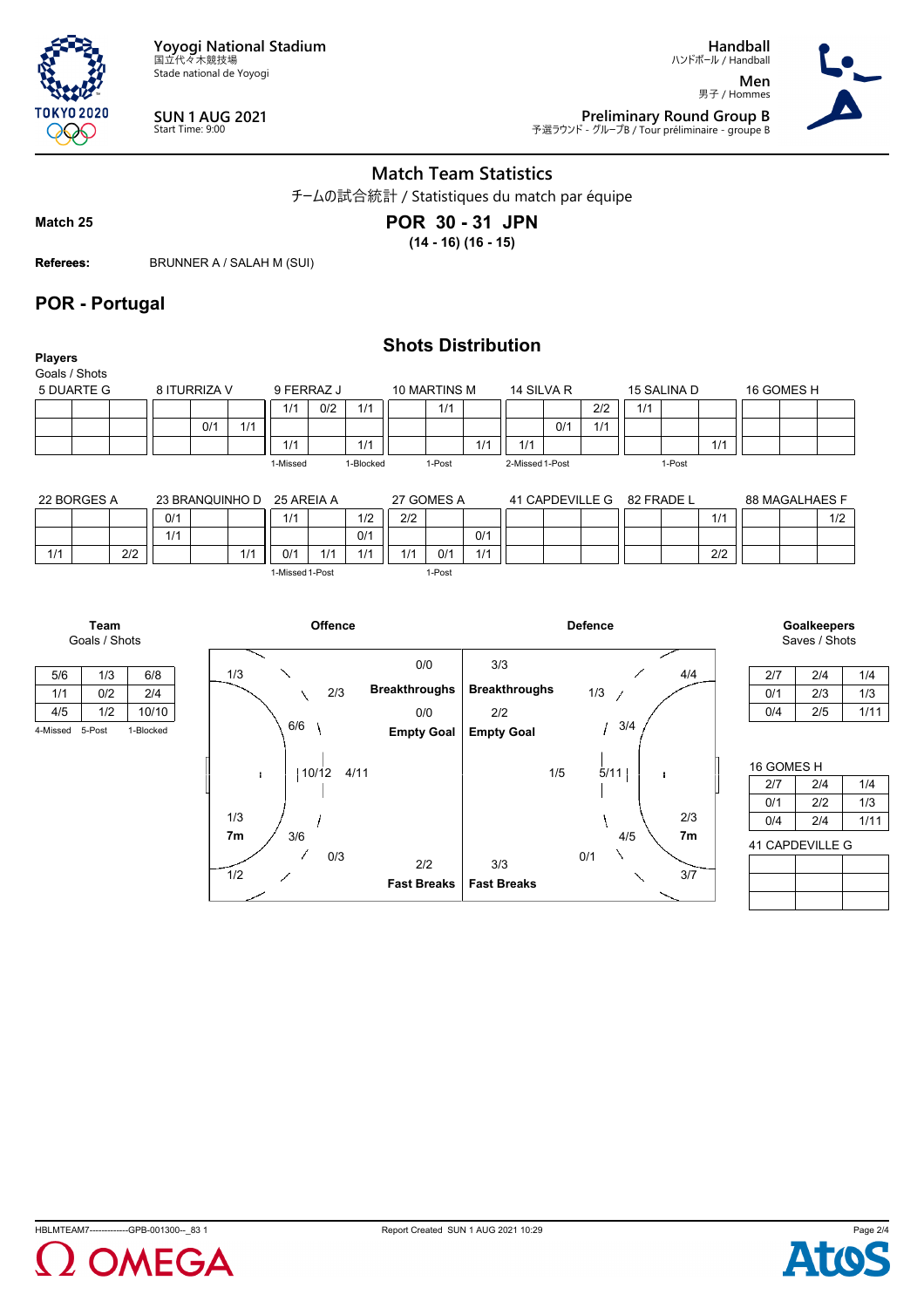

Stade national de Yoyogi

**SUN 1 AUG 2021** Start Time: 9:00

**Handball**

ハンドボール / Handball **Men** 男子 / Hommes



**Preliminary Round Group B**<br>予選ラウンド - グループB / Tour préliminaire - groupe B

## **Match Team Statistics**

チームの試合統計 / Statistiques du match par équipe

**Match 25**

**TOKYO 2020** 999

> **POR 30 - 31 JPN (14 - 16) (16 - 15)**

**Referees:** BRUNNER A / SALAH M (SUI)

#### **JPN - Japan**

|                 | <b>Players</b>           |       |     |       |      | <b>Shots</b> |                |           |     |     |                 | <b>Offence</b> | <b>Defence</b> |           |                | <b>Punishments</b> |  | <b>TP</b> |
|-----------------|--------------------------|-------|-----|-------|------|--------------|----------------|-----------|-----|-----|-----------------|----------------|----------------|-----------|----------------|--------------------|--|-----------|
| No.             | <b>Name</b>              | G/S   | %   | 6m    | Wing | 9m           | 7 <sub>m</sub> | <b>FB</b> | BT  | EG  | AS              | TO             | <b>ST</b>      | <b>BS</b> | YC             | 2Min   RC   BC     |  |           |
| 12              | <b>IWASHITA Yuta</b>     |       |     |       |      |              |                |           |     |     |                 |                |                |           |                |                    |  | 42:55     |
| 13 <sup>1</sup> | KASAHARA Kenya           | 2/2   | 100 | 2/2   |      |              |                |           |     |     |                 |                | 1              |           |                |                    |  | 33:38     |
| 15 <sub>1</sub> | <b>BAIG Adamyuki</b>     | 2/6   | 33  | 1/1   |      | 0/4          |                | 1/1       |     |     | 2               | 2              |                |           |                |                    |  | 31:40     |
| 18 <sup>1</sup> | <b>NARITA Kohei</b>      | 1/3   | 33  | 1/3   |      |              |                |           |     |     |                 |                |                |           |                |                    |  | 42:30     |
| 19              | <b>TOKUDA Shinnosuke</b> |       |     |       |      |              |                |           |     |     |                 |                |                |           |                |                    |  |           |
| 20              | <b>WATANABE Jin</b>      | 1/4   | 25  | 1/2   | 0/1  | 0/1          |                |           |     |     |                 | $\overline{2}$ |                |           |                |                    |  | 24:03     |
| 21              | DOI Remi Anri            | 4/4   | 100 |       | 4/4  |              |                |           |     |     |                 |                |                |           |                |                    |  | 48:39     |
| 22              | <b>SAKAI Motoki</b>      | 1/1   | 100 |       |      |              |                |           |     | 1/1 |                 |                |                |           |                |                    |  | 10:28     |
| 25              | <b>MOTOKI Hiroki</b>     | 5/8   | 63  | 1/1   | 2/5  |              | 2/2            |           |     |     |                 |                |                |           |                |                    |  | 51:51     |
| 31              | YOSHINO Tatsuki          | 3/5   | 60  | 0/1   |      | 1/2          |                |           | 1/1 | 1/1 | 3               |                |                |           |                |                    |  | 24:07     |
| 33 <sub>1</sub> | <b>AGARIE Yuto</b>       | 4/6   | 67  | 1/1   |      | 0/1          | 0/1            | 2/2       | 1/1 |     |                 |                |                |           |                |                    |  | 26:07     |
| 38              | MIZUMACHI Kotaro         |       |     |       |      |              |                |           |     |     |                 |                |                |           |                |                    |  | 22:05     |
| 41              | <b>TOKUDA Rennosuke</b>  | 6/7   | 86  | 3/4   | 1/1  | 1/1          |                |           | 1/1 |     | 6               |                |                |           |                |                    |  | 31:38     |
| 43              | YOSHIDA Shuichi          | 2/5   | 40  | 2/5   |      |              |                |           |     |     |                 |                |                |           |                |                    |  | 30:19     |
|                 | Bench/Team               |       |     |       |      |              |                |           |     |     |                 |                |                |           |                |                    |  |           |
|                 | <b>Totals</b>            | 31/51 | 61  | 12/20 | 7/11 | 2/9          | 2/3            | 3/3       | 3/3 | 2/2 | 12 <sup>2</sup> |                | 3              |           | $\overline{2}$ | $\overline{2}$     |  |           |

|      | <b>Goalkeepers</b> | <b>Total Shots</b> |    | 6m Shots |                 | <b>Wing Shots</b> |     | 9m Shots |    | 7m Shots |   | <b>Fast Breaks</b> |     | <b>Breakthroughs</b> |   |
|------|--------------------|--------------------|----|----------|-----------------|-------------------|-----|----------|----|----------|---|--------------------|-----|----------------------|---|
| No.  | <b>Name</b>        | S/S                | %  | S/S      | %               | S/S               | %   | S/S      | %  | S/S      | % | S/S                | 0/2 | S/S                  | % |
| 12 I | l IWASHITA Yuta    | 8/32               | 25 | 2/16     | 13 <sub>1</sub> | 2/4               | 50  | 4/9      | 44 | 0/1      |   | 0/2                |     |                      |   |
| 22 I | SAKAI Motoki       | 3/9                | 33 | 1/6      |                 | 1/1               | 100 | 1/2      | 50 |          |   |                    |     |                      |   |
|      | <b>Totals</b>      | 11/41              | 27 | 3/22     | 14              | 3/5               | 60  | 5/11     | 45 | 0/1      |   | 0/2                |     |                      |   |

| <b>Team Shots</b>    | Goals          | <b>Saves</b> | <b>Missed</b> | Post | <b>Blocked</b> | <b>Total</b> | %   |
|----------------------|----------------|--------------|---------------|------|----------------|--------------|-----|
| 6m Shots             | 12             | 4            |               | 3    |                | 20           | 60  |
| <b>Wing Shots</b>    |                | 2            | 2             |      |                | 11           | 64  |
| 9m Shots             | 2              | 4            |               |      | 2              | 9            | 22  |
| 7m Shots             | $\overline{2}$ |              |               |      | N/A            | 3            | 67  |
| <b>Fast Breaks</b>   | 3              |              |               |      |                | 3            | 100 |
| <b>Breakthroughs</b> | 3              |              |               |      |                | 3            | 100 |
| <b>Empty Goal</b>    | っ              | N/A          |               |      |                | 2            | 100 |
| <b>Totals</b>        | 31             | 11           |               | 3    | ⌒              | 51           | 61  |

**Number of Attacks:** 55, **Scoring Efficiency:** 56%